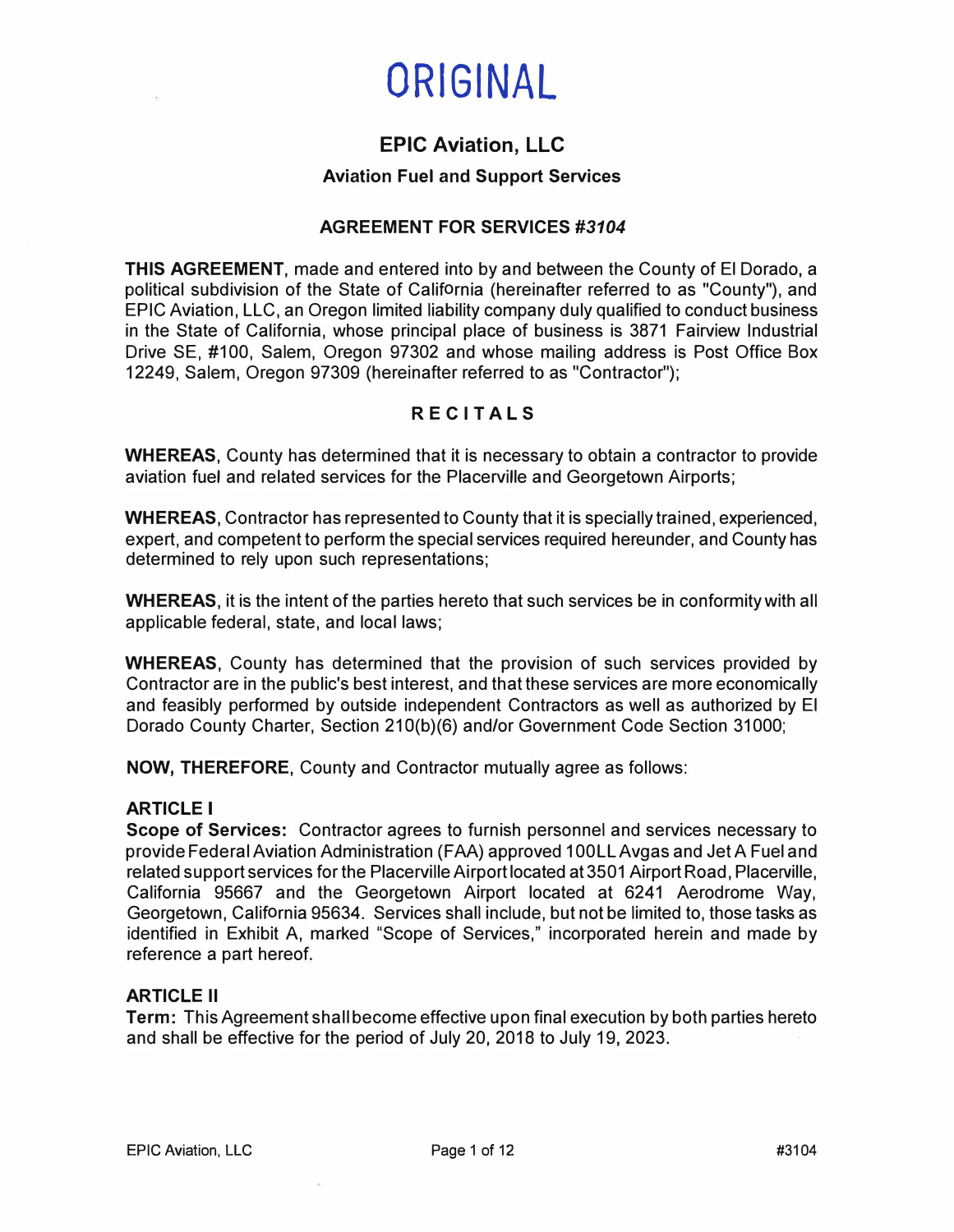# **ARTICLE Ill**

**Compensation for Services** For services provided herein, County agrees to pay Contractor in accordance with the procedures outlined in Exhibit B, marked "Billing and Settlement Procedures," incorporated herein and made by reference a part hereof.

The total amount of this Agreement shall not exceed \$3,500,000.00, inclusive of all costs and expenses.

# **ARTICLE IV**

**Prices:** Prices for product sold, inclusive of all applicable taxes and fees, shall be Contractor's delivered price for each product on the date and for the method of delivery. The price shall be Contractor's established weekly price paid by other customers of the Contractor within a one-hundred (100) mile radius of County's designated places for delivery. Contractor shall fax weekly fuel price notices to County using the Placerville Airport fax number in Exhibit B.

# **ARTICLE V**

**Delivery:** When ordered by County, Contractor shall make deliveries at County's two (2) designated places of business which shall not be less than six thousand (6,000) gallons for 1 OOLL Avgas and four thousand (4,000) gallons for Jet A Fuel. Delivery shall be made freight on board (FOB) destination to the Georgetown or Placerville Airport within twentyfour (24) to forty-eight (48) hours from the time of the order.

In the event deliveries are made in transport truck or tank wagon lots, deliveries within ten percent (10%) of amounts called for by this Agreement or any installment thereof agreed upon by County and Contractor shall be deemed sufficient deliveries by Contractor. Only actual amounts delivered will be paid for by County.

#### **ARTICLE VI**

**Brand:** County shall not sell Contractor's products under trademarks or brand names of Contractor other than those authorized by Contractor. County further undertakes and agrees not to sell products purchased hereunder to any reseller whom County knows or has reason to believe will not sell such products only under Contractor's brand names as provided herein.

#### **ARTICLE VII**

**Legal Requirements:** Contractor and County shall comply with all applicable laws, ordinances, regulations, judicial, and administrative orders, and other legal requirements of all governmental authorities, federal, state, municipal, or other, pertaining to this Agreement and the loading, storage, transportation, and sale of petroleum products.

#### **ARTICLE VIII**

**Taxes:** Contractor certifies that as of today's date, it is not in default on any unsecured property taxes or other taxes or fees owed by Contractor to County. Contractor agrees that it shall not default on any obligations to County during the term of this Agreement.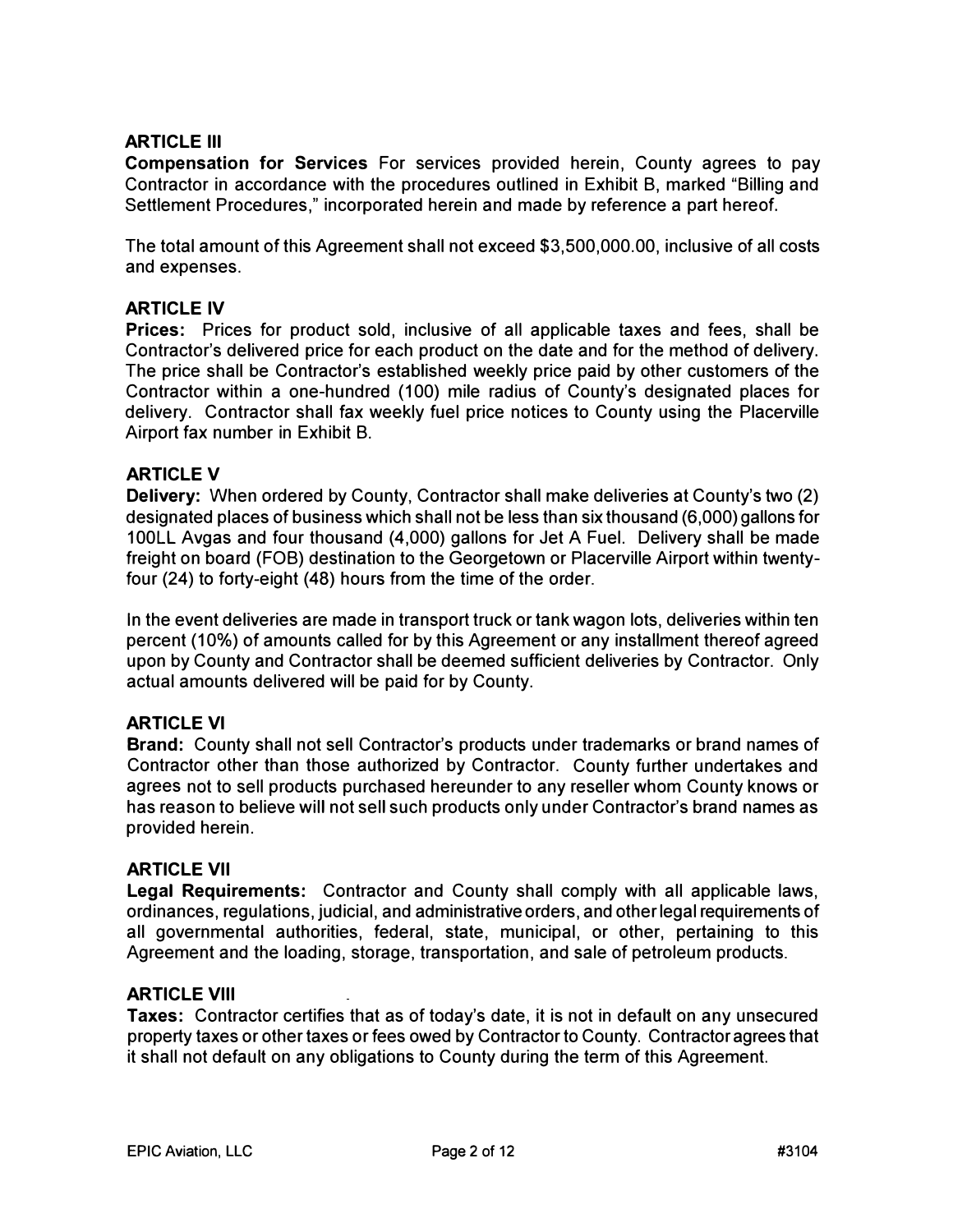County assumes the payment of all domestic and foreign taxes and/or duties now or hereafter imposed, directly or indirectly, on the goods covered by this Agreement.

Contractor agrees to collect and remit all applicable federal, state, and local taxes as required by law.

# **ARTICLE IX**

**Changes to Agreement:** This Agreement may be amended by mutual consent of the parties hereto. Said amendments shall become effective only when in writing and fully executed by duly authorized officers of the parties hereto.

# **ARTICLEX**

**Contractor to County:** It is understood that the services provided under this Agreement shall be prepared in and with cooperation from County and its staff. It is further agreed that in all matters pertaining to this Agreement, Contractor shall act as Contractor only to County and shall not act as Contractor to any other individual or entity affected by this Agreement nor provide information in any manner to any party outside of this Agreement that would conflict with Contractor's responsibilities to County during the term hereof.

# **ARTICLE XI**

**Confidentiality:** Contractor shall maintain the confidentiality and privileged nature of all records, including billing records, together with any knowledge therein acquired, in accordance with all applicable state and federal laws and regulations, as they may now exist or may hereafter be amended or changed. Contractor, and all Contractor's staff, employees, and representatives, shall not use or disclose, directly or indirectly at any time, any said confidential information, other than to County's Community Development Services for the purpose of, and in the performance of, this Agreement. This confidentiality provision shall survive after the expiration or earlier termination of this Agreement.

# **ARTICLE XII**

**Assignment and Delegation:** Contractor is engaged by County for its unique qualifications and skills as well as those of its personnel. Contractor shall not subcontract, delegate, or assign services to be provided, in whole or in part, to any other person or entity without prior written consent of County.

# **ARTICLE XIII**

**Independent Contractor/Liability:** Contractor is, and shall be at all times, deemed independent and shall be wholly responsible for the manner in which it performs services required by the terms of this Agreement. Contractor exclusively assumes responsibility for acts of its employees, associates, and subcontractors, if any are authorized herein, as they relate to services to be provided under this Agreement during the course and scope of their employment.

Contractor shall be responsible for performing the work under this Agreement in a safe, professional, skillful, and workmanlike manner and shall be liable for its own negligence and negligent acts of its employees. County shall have no right of control over the manner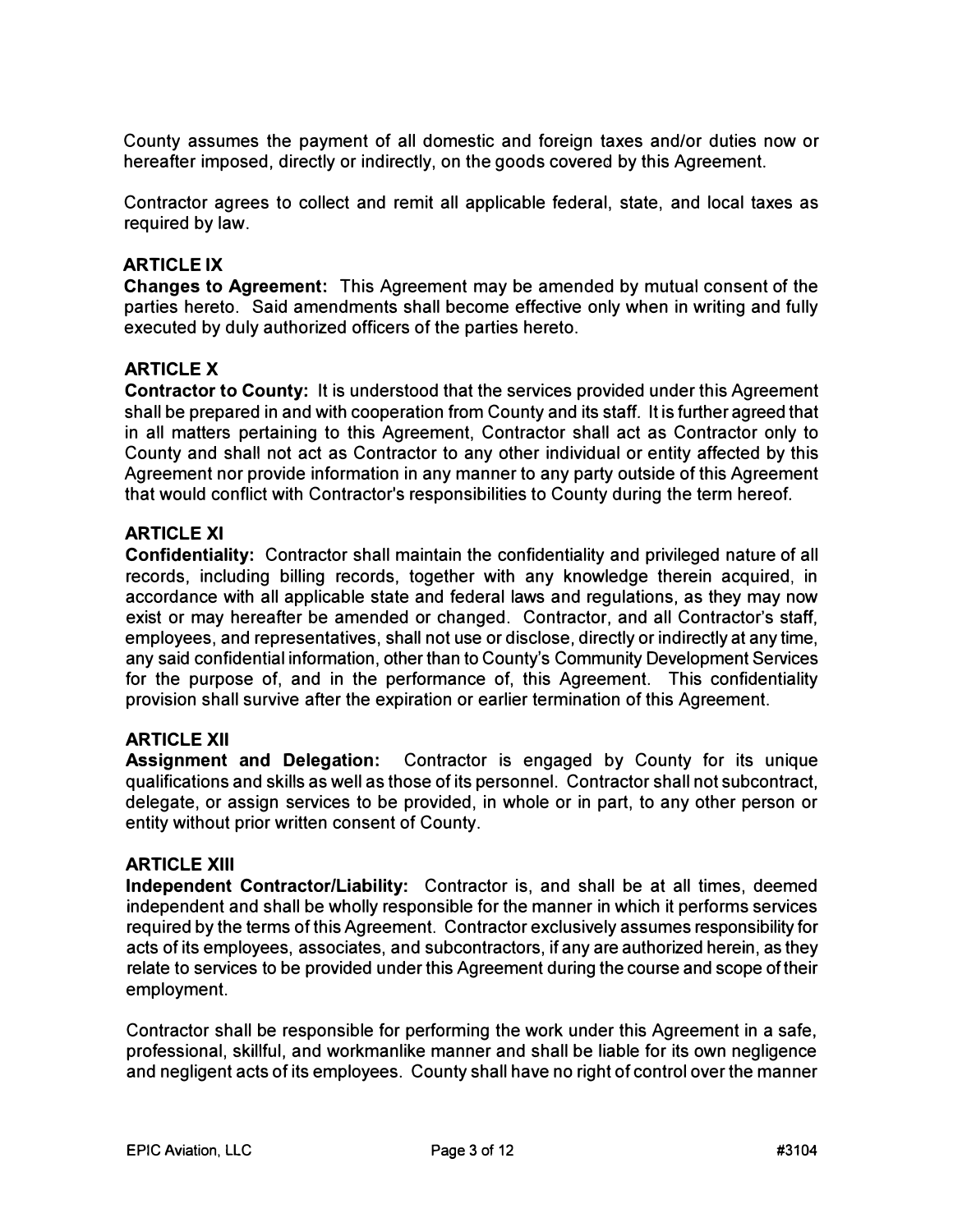in which work is to be done and shall, therefore, not be charged with responsibility of preventing risk to Contractor or its employees.

# **ARTICLE XIV**

**Fiscal Considerations:** The parties to this Agreement recognize and acknowledge that County is a political subdivision of the State of California. As such, County is subject to the provisions of Article XVI, Section 18 of the California Constitution and other similar fiscal and procurement laws and regulations and may not expend funds for products, equipment, or services not budgeted in a given fiscal year. It is further understood that in the normal course of County business, County will adopt a proposed budget prior to a given fiscal year, but that the final adoption of a budget does not occur until after the beginning of the fiscal year.

Notwithstanding any other provision of this Agreement to the contrary, County shall give notice of cancellation of this Agreement in the event of adoption of a proposed budget that does not provide for funds for the services, products, or equipment subject herein. Such notice shall become effective upon the adoption of a final budget, which does not provide funding for this Agreement. Upon the effective date of such notice, this Agreement shall be automatically terminated and County released from any further liability hereunder.

In addition to the above, should the Board of Supervisors during the course of a given year for financial reasons reduce or order a reduction in the budget for any County department for which services were contracted to be performed, pursuant to this paragraph in the sole discretion of County, this Agreement may be deemed to be canceled in its entirety subject to payment for services performed prior to cancellation.

# **ARTICLE XV**

**Audit** by **California State Auditor:** Contractor acknowledges that if total compensation under this Agreement is greater than \$10,000.00, this Agreement is subject to examination and audit by the California State Auditor for a period of three (3) years, or for any longer period required by law, after final payment under this Agreement, pursuant to California Government Code § 8546.7. In order to facilitate these potential examinations and audits, Contractor shall maintain, for a period of at least three (3) years, or for any longer period required by law, after final payment under the Agreement, all books, records, and documentation necessary to demonstrate performance under the Agreement.

# **ARTICLE XVI**

# **Default, Termination, and Cancellation:**

A. Default: Upon the occurrence of any default of the provisions of this Agreement, a party shall give written notice of said default to the party in default (notice). If the party in default does not cure the default within ten (10) days of the date of notice (Time to Cure), then such party shall be in default. The Time to Cure may be extended at the discretion of the party giving notice. Any extension of Time to Cure must be in writing, prepared by the party in default for signature by the party giving notice, and must specify the reason(s) for the extension and the date in which the extension of Time to Cure expires.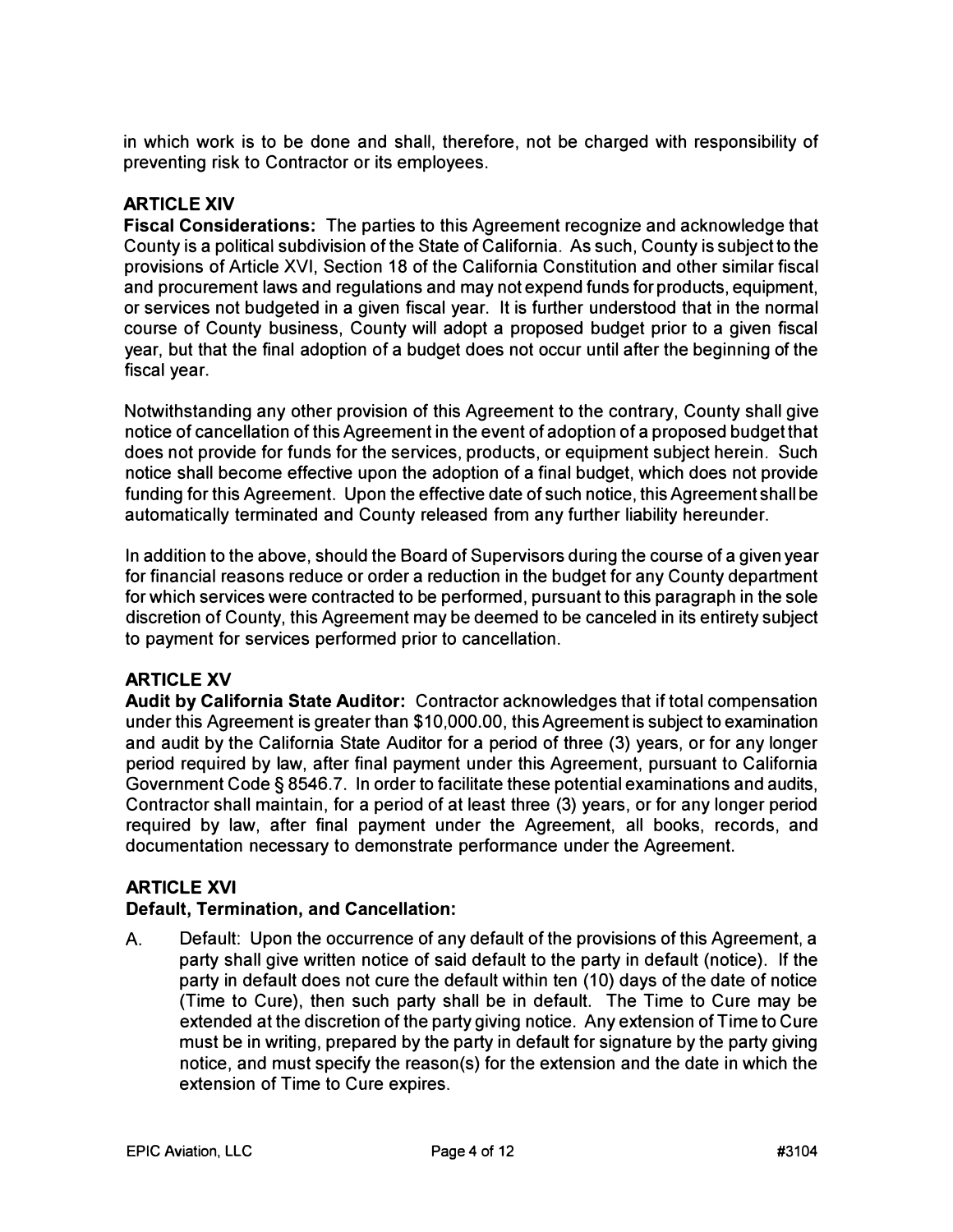Notice given under this section shall specify the alleged default and the applicable Agreement provision and shall demand that the party in default perform the provisions of this Agreement within the applicable period of time. No such notice shall be deemed a termination of this Agreement unless the party giving notice so elects in this notice, or the party giving notice so elects in a subsequent written notice after the Time to Cure has expired. In the event of termination for default, County reserves the right to take over and complete the work by contract or by any other means.

- B. Bankruptcy: This Agreement, at the option of County, shall be terminable in the case of bankruptcy, voluntary or involuntary, or insolvency of Contractor.
- C. Ceasing Performance: County may terminate this Agreement in the event Contractor ceases to operate as a business or otherwise becomes unable to substantially perform any term or condition of this Agreement.
- D. Termination or Cancellation without Cause: County may terminate this Agreement in whole or in part upon seven (7) calendar days' written notice by County without cause. If such prior termination is effected, County will pay for satisfactory services rendered prior to the effective dates, as set forth in the Notice of Termination provided to Contractor, and for such other services which County may agree to in writing as necessary for contract resolution. In no event, however, shall County be obligated to pay more than the total amount of the Agreement. Upon receipt of a Notice of Termination, Contractor shall promptly discontinue all services affected, as of the effective date of termination set forth in such Notice of Termination, unless the Notice directs otherwise.

#### **ARTICLE XVII**

 $\hat{\mathbf{r}}$ 

**Notice to Parties:** All notices to be given by the parties hereto shall be in writing and served by depositing same in the United States Post Office, postage prepaid and return receipt requested. Notices to County shall be in duplicate and addressed as follows:

To County:

County of El Dorado Community Development Services Administration and Finance Division 2850 Fairlane Court Placerville, California 95667

Attn.: Creighton Avila Deputy Chief Administrative Officer

or to such other location as County directs.

With a copy to:

County of El Dorado Community Development Services Administration and Finance Division 2850 Fairlane Court Placerville, California 95667

Attn.: Michele Weimer Administrative Services Officer Contracts & Procurement Unit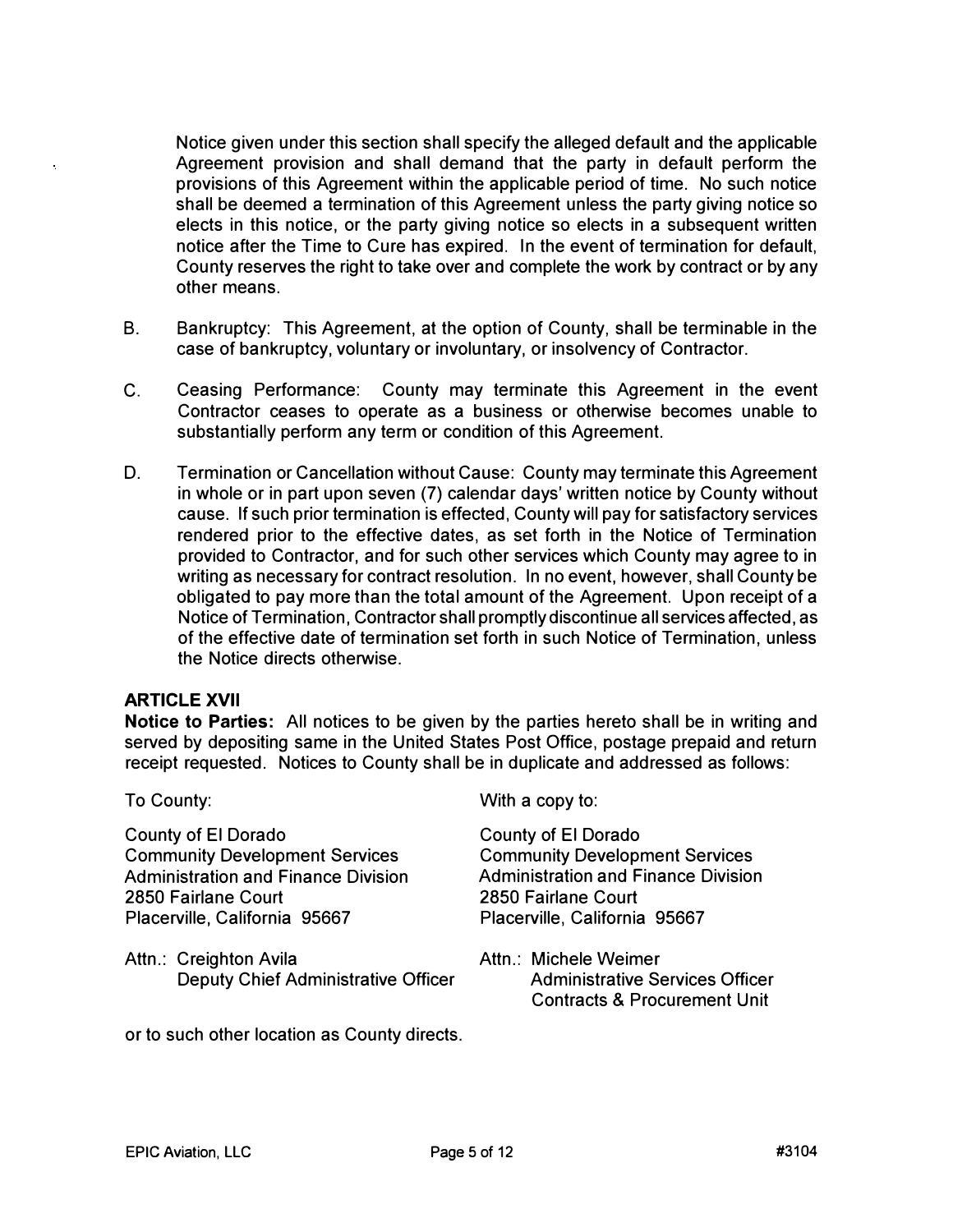Notices to Contractor shall be addressed as follows:

EPIC Aviation, LLC P. 0. Box 12249 Salem, Oregon 97309

Attn.: Kevin Cox President

or to such other location as Contractor directs.

# **ARTICLE XVIII**

**Change of Address:** In the event of a change in address for Contractor's principal place of business, Contractor's Agent for Service of Process, or Notices to Contractor, Contractor shall notify County in writing as provided in ARTICLE XVII, Notice to Parties. Said notice shall become part of this Agreement upon acknowledgment in writing by County's Contract Administrator, and no further amendment of the Agreement shall be necessary provided that such change of address does not conflict with any other provisions of this Agreement.

# **ARTICLE XIX**

**Indemnity:** Contractor shall defend, indemnify, and hold County and its officers, agents, employees, and representatives harmless against and from any and all claims, suits, losses, damages, and liability for damages of every name, kind, and description, including attorneys' fees and costs incurred, brought for, or on account of, injuries to, or death of, any person, including but not limited to workers, County employees, and the public, or damage to property, or any economic or consequential losses, which are claimed to, or in any way arise out of, or are connected with Contractor's services, operations, or performance hereunder, regardless of the existence or degree of fault or negligence on the part of County, Contractor, subcontractor(s), and employee(s) of any of these, except for the sole or active negligence of County, its officers, agents, employees, and representatives, or as expressly prescribed by statute. This duty of Contractor to indemnify and save County harmless includes the duties to defend set forth in California Civil Code Section 2778.

# **ARTICLE XX**

**Insurance:** Contractor shall provide proof of a policy of insurance satisfactory to County's Risk Management Division and documentation evidencing that Contractor maintains insurance that meets the following requirements:

- A. Workers' Compensation Insurance with statutory limits as required by the laws of any and all states in which Contractor's employees are located, and Employer's Liability Insurance on a per occurrence basis with a limit of not less than \$1,000,000.
- B. Commercial General Liability Insurance of not less than \$1,000,000 combined single limit per occurrence for bodily injury and property damage and a \$2,000,000 aggregate limit.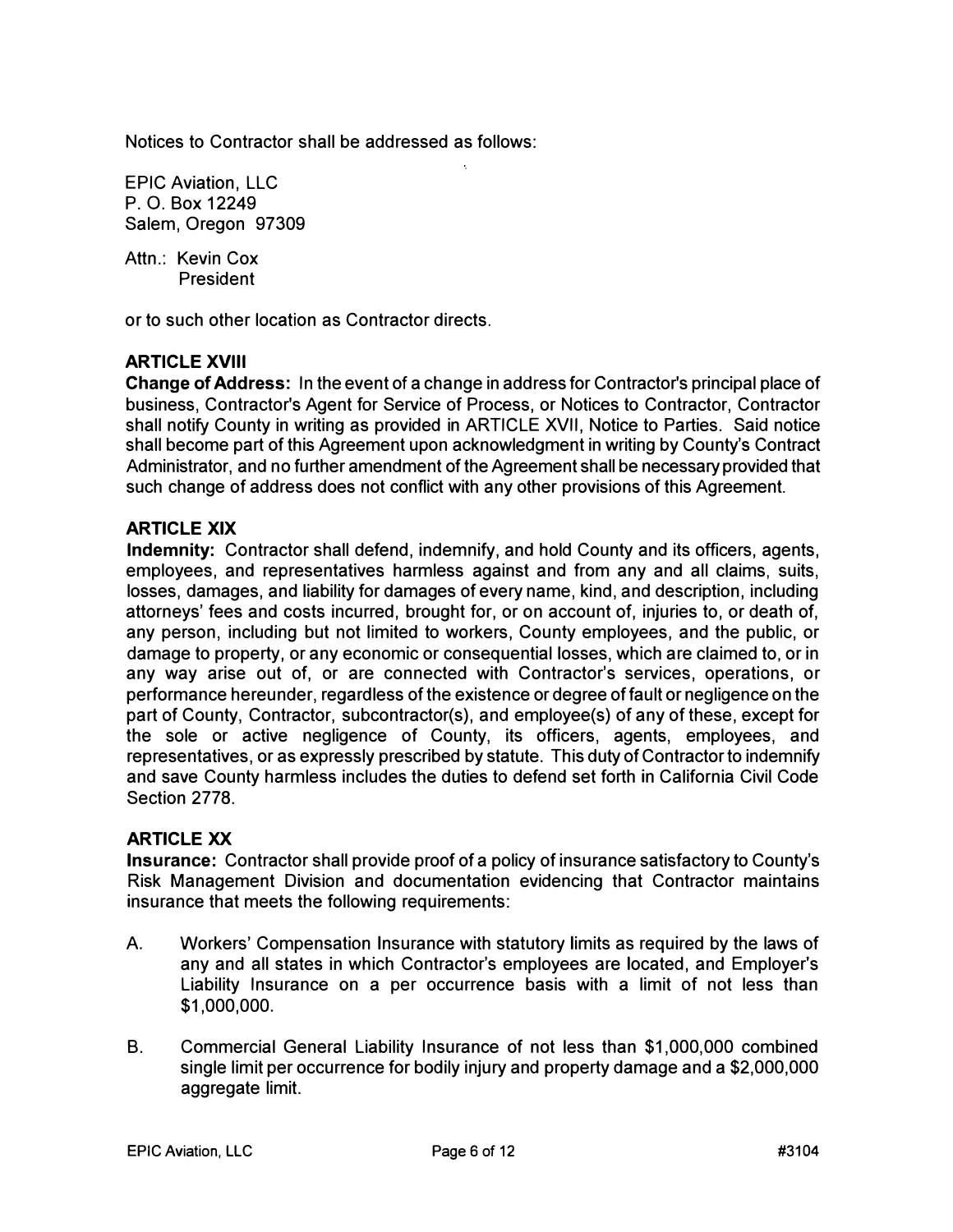- C. Automobile Liability Insurance of not less than \$1,000,000 is required in the event motor vehicles are used by Contractor in performance of the Agreement.
- D. In the event Contractor is a licensed professional or professional consultant and is performing professional services under this Agreement, Professional Liability Insurance is required with a limit of liability of not less than \$1,000,000.
- E. Contractor shall furnish a certificate of insurance satisfactory to County's Risk Management Division as evidence that the insurance required above is being maintained.
- F. The insurance will be issued by an insurance company acceptable to County's Risk Management Division or be provided through partial or total self-insurance likewise acceptable to the Risk Management Division.
- G. Contractor agrees that the insurance required herein shall be in effect at all times during the term of this Agreement. In the event said insurance coverage expires at any time or times during the term of this Agreement, Contractor agrees to provide at least thirty (30) days prior to said expiration date, a new certificate of insurance evidencing insurance coverage as provided for herein for not less than the remainder of term of the Agreement, or for a period of not less than one (1) year. New certificates of insurance are subject to the approval of Risk Management and Contractor agrees that no work or services shall be performed prior to the giving of such approval. In the event Contractor fails to keep in effect at all times insurance coverage as herein provided, County may, in addition to any other remedies it may have, terminate this Agreement upon the occurrence of such event. Contractor
- H. The certificate of insurance must include the following provisions stating that:
	- 1. The insurer will not cancel the insured's coverage without prior written notice to County; and
	- 2. The County of El Dorado, its officers, officials, employees, and volunteers are included as additional insured, on an additional insured endorsement, but only insofar as the operations under this Agreement are concerned. This provision shall apply to the general liability policy.
- I. Contractor's insurance coverage shall be primary insurance as respects County, its officers, officials, employees, and volunteers. Any insurance or self-insurance maintained by County, its officers, officials, employees, or volunteers shall be in excess of Contractor's insurance and shall not contribute with it.
- J. Any deductibles or self-insured retentions must be declared to and approved by County. At the option of County, either: The insurer shall reduce or eliminate such deductibles or self-insured retentions as respects County, its officers, officials, employees, and volunteers; or Contractor shall procure a bond guaranteeing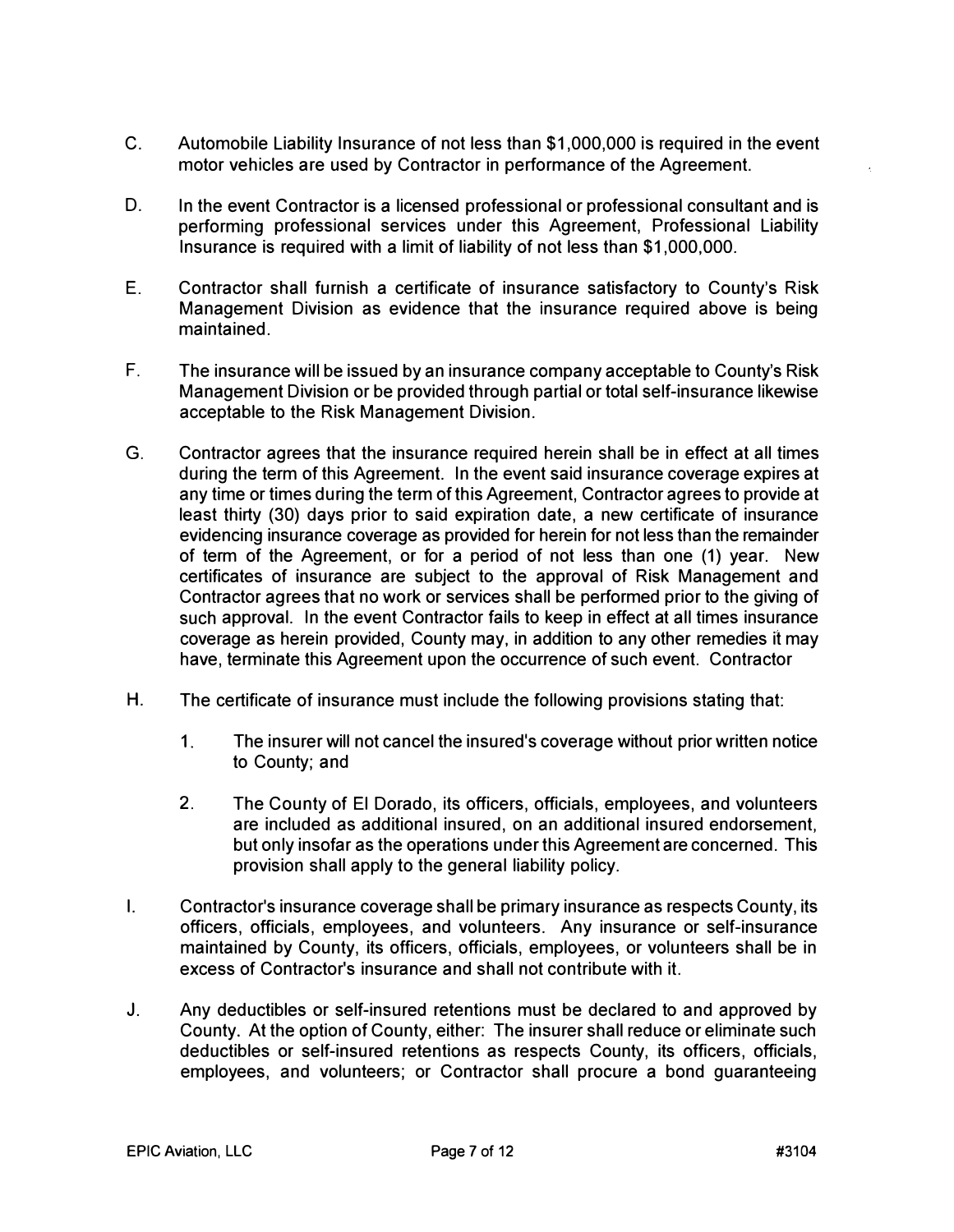payment of losses and related investigations, claim administration, and defense expenses.

- K. Any failure to comply with the reporting provisions of the policies shall not affect coverage provided to County, its officers, officials, employees, or volunteers.
- L. The insurance companies shall have no recourse against the County of El Dorado, its officers, and employees or any of them for payment of any premiums or assessments under any policy issued by any insurance company.
- M. Contractor's obligations shall not be limited by the foregoing insurance requirements and shall survive the expiration of this Agreement.
- N. In the event Contractor cannot provide an occurrence policy, Contractor shall provide insurance covering claims made as a result of performance of this Agreement for not less than three (3) years following completion of performance of this Agreement.
- 0. The certificate of insurance shall meet such additional standards as may be determined by the contracting County department, either independently or in consultation with County's Risk Management Division as essential for protection of County.

# **ARTICLEXXI**

**Interest of Public Official:** No official or employee of County who exercises any functions or responsibilities in review or approval of services to be provided by Contractor under this Agreement shall participate in or attempt to influence any decision relating to this Agreement which affects personal interest or interest of any corporation, partnership, or association in which he/she is directly or indirectly interested; nor shall any such official or employee of County have any interest, direct or indirect, in this Agreement or the proceeds thereof.

# **ARTICLE XXII**

**Interest of Contractor:** Contractor covenants that Contractor presently has no personal interest or financial interest, and shall not acquire same in any manner or degree, in either: 1) any other contract connected with or directly affected by the services to be performed by this Agreement; or, 2) any other entities connected with or directly affected by the services to be performed by this Agreement. Contractor further covenants that in the performance of this Agreement no person having any such interest shall be employed by Contractor.

# **ARTICLE XXIII**

**Conflict of Interest:** The parties to this Agreement have read and are aware of the provisions of Government Code Section 1090 et seq. and Section 87100 relating to conflict of interest of public officers and employees. Contractor attests that it has no current business or financial relationship with any County employee(s) that would constitute a conflict of interest with provision of services under this Agreement and will not enter into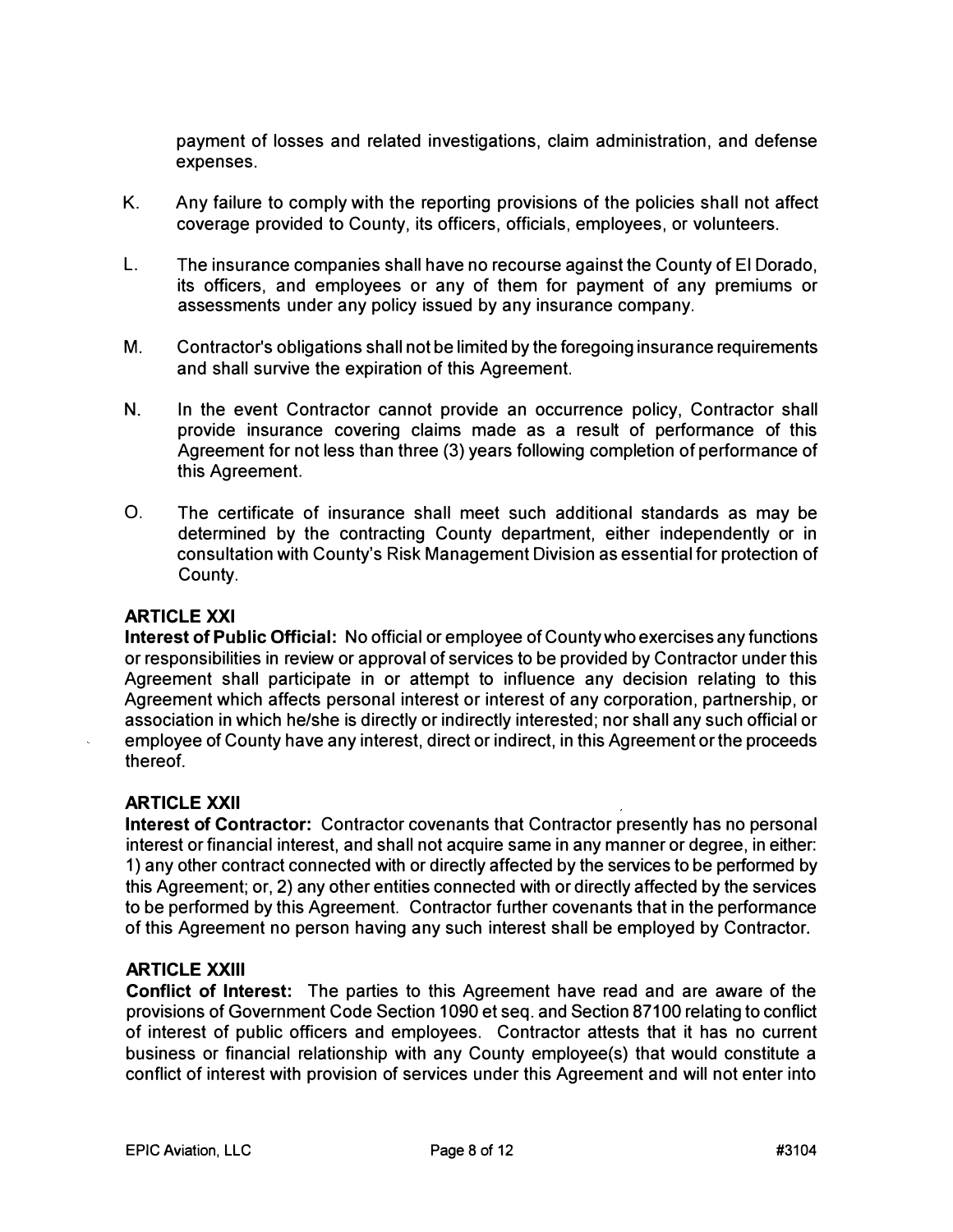any such business or financial relationship with any such employee(s) during the term of this Agreement. County represents that it is unaware of any financial or economic interest of any public officer or employee of Contractor relating to this Agreement. It is further understood and agreed that if such a financial interest does exist at the inception of this Agreement either party may immediately terminate this Agreement by giving written notice as detailed in ARTICLE XVI, Default, Termination, and Cancellation, herein.

# **ARTICLE XXIV**

# **Nondiscrimination:**

- A. County may require Contractor's services on projects involving funding from various state and/or federal agencies, and as a consequence, Contractor shall comply with all applicable nondiscrimination statutes and regulations during the performance of this Agreement including but not limited to the following: Contractor and its employees and representatives shall not unlawfully discriminate against any employee or applicant for employment because of race, religion, color, national origin, ancestry, physical handicap, mental disability, medical condition, genetic information, military or veteran status, marital status, age, gender, gender identity, gender expression, sexual orientation, or sex; Contractor shall, unless exempt, comply with the applicable provisions of the Fair Employment and Housing Act (Government Code, Sections 12900 et seq.) and applicable regulations promulgated thereunder (California Code of Regulations, Title 2, Sections 7285.0 et seq.); the applicable regulations of the Fair Employment and Housing Commission implementing Government Code, Section 12990, set forth in Chapter 5 of Division 4 of Title 2 of the California Code of Regulations incorporated into this Agreement by reference and made a part hereof as if set forth in full; and Title VI of the Civil Rights Act of 1964, as amended. Contractor and its employees and representatives shall give written notice of their obligations under this clause as required by law.
- B. Where applicable, Contractor shall include these nondiscrimination and compliance provisions in any of its agreements that affect or are related to the services performed herein.
- C. Contractor's signature executing this Agreement shall provide any certifications necessary under the federal laws, the laws of the State of California, including but not limited to Government Code Sections 12990 and 8355 and Title 2, California Code of Regulations, Section 8103.

# **ARTICLEXXV**

**Nonresident Withholding:** If Contractor is not a California resident, Contractor shall provide documentation that the State of California has granted a withholding exemption or authorized reduced withholding prior to execution of this Agreement or County shall withhold seven (7%) percent of each payment made to the Contractor during term of the Agreement as required by law. This requirement applies to any agreement/contract exceeding \$1,500.00. Contractor shall indemnify and hold County harmless for any action taken by the California Franchise Tax Board.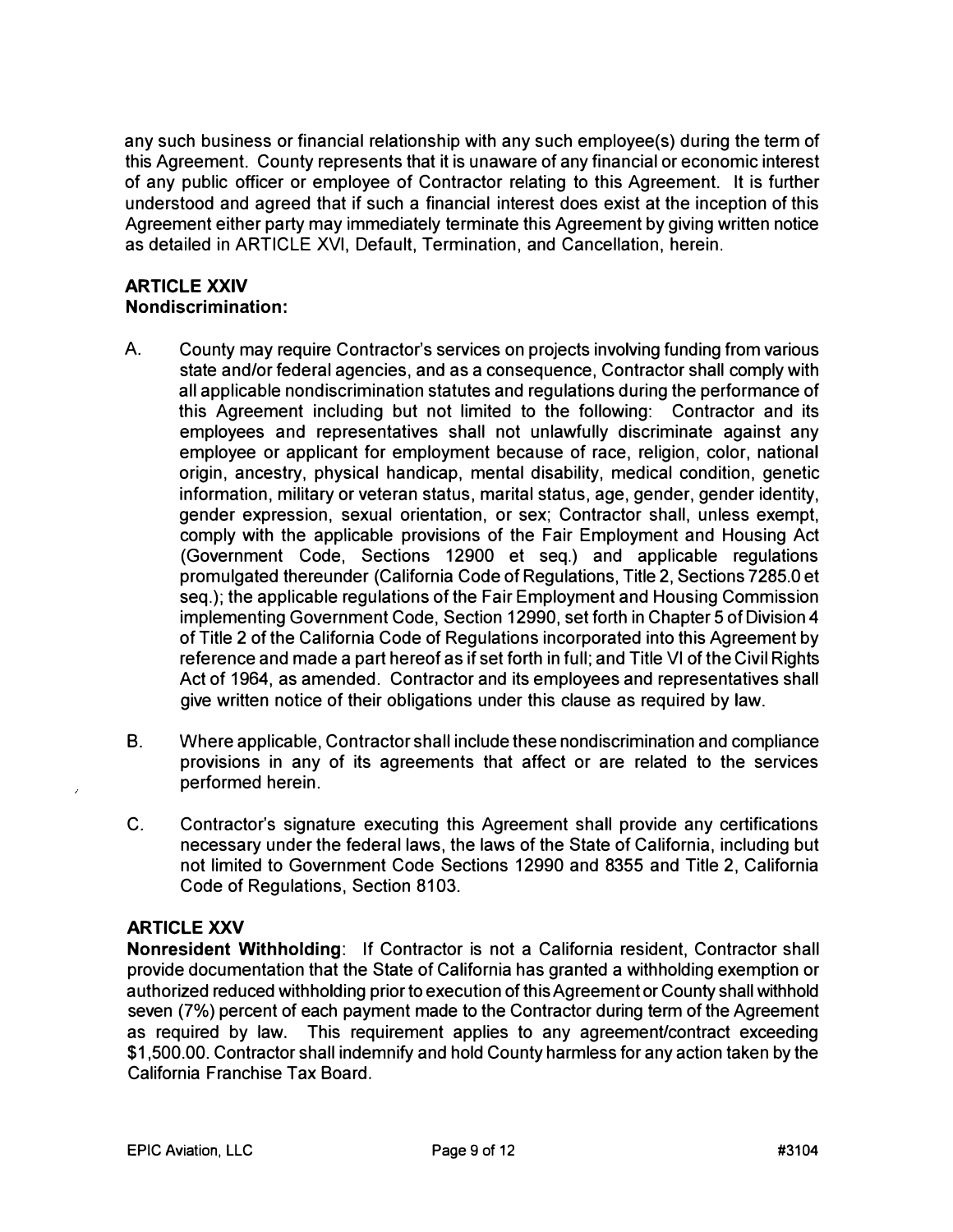#### **ARTICLE XXVI**

County Payee Data Record Form: All independent contractors or corporations providing services to County who do not have a Department of the Treasury Internal Revenue Service Form W-9 (Form W-9) on file with County must file a County Payee Data Record Form with County.

# **ARTICLE XXVII**

**Business License:** County's Business License Ordinance provides that it is unlawful for any person to furnish supplies or services, or transact any kind of business in the unincorporated territory of El Dorado County without possessing a County business license unless exempt under County Ordinance Code Section 5.08.070. Contractor warrants and represents that it shall comply with all of the requirements of County's Business License Ordinance, where applicable, prior to beginning work under this Agreement and at all times during the term of this Agreement.

#### **ARTICLE XXVIII**

**Licenses:** Contractor hereby represents and warrants that Contractor and any of its subcontractors employed under this Agreement has all the applicable licenses, permits, and certifications that are legally required for Contractor and its subcontractors to practice its profession or provide the services or work contemplated under this Agreement in the State of California. Contractor and its subcontractors shall obtain or maintain said applicable licenses, permits, or certificates in good standing throughout the term of this Agreement.

#### **ARTICLE XXIX**

**California Forum and Law:** Any dispute resolution action arising out of this Agreement, including, but not limited to, litigation, mediation, or arbitration, shall be brought in El Dorado County, California, and shall be resolved in accordance with the laws of the State of California.

#### **ARTICLEXXX**

**Contract Administrator:** The County Officer or employee with responsibility for administering this Agreement is Creighton Avila, Deputy Chief Administrative Officer, Administration and Finance Division, Community Development Services, or successor.

#### **ARTICLE XXXI**

**Authorized Signatures:** The parties to this Agreement represent that the undersigned individuals executing this Agreement on their respective behalf are fully authorized to do so by law or other appropriate instrument and to bind upon said parties the obligations set forth herein.

# **ARTICLE XXXII**

**Partial Invalidity:** If any provision, sentence, or phrase of the Agreement is held by a court of competent jurisdiction to be invalid, void, or unenforceable, the remaining provisions, sentences, and phrases will continue in full force and effect without being impaired or invalidated in any way.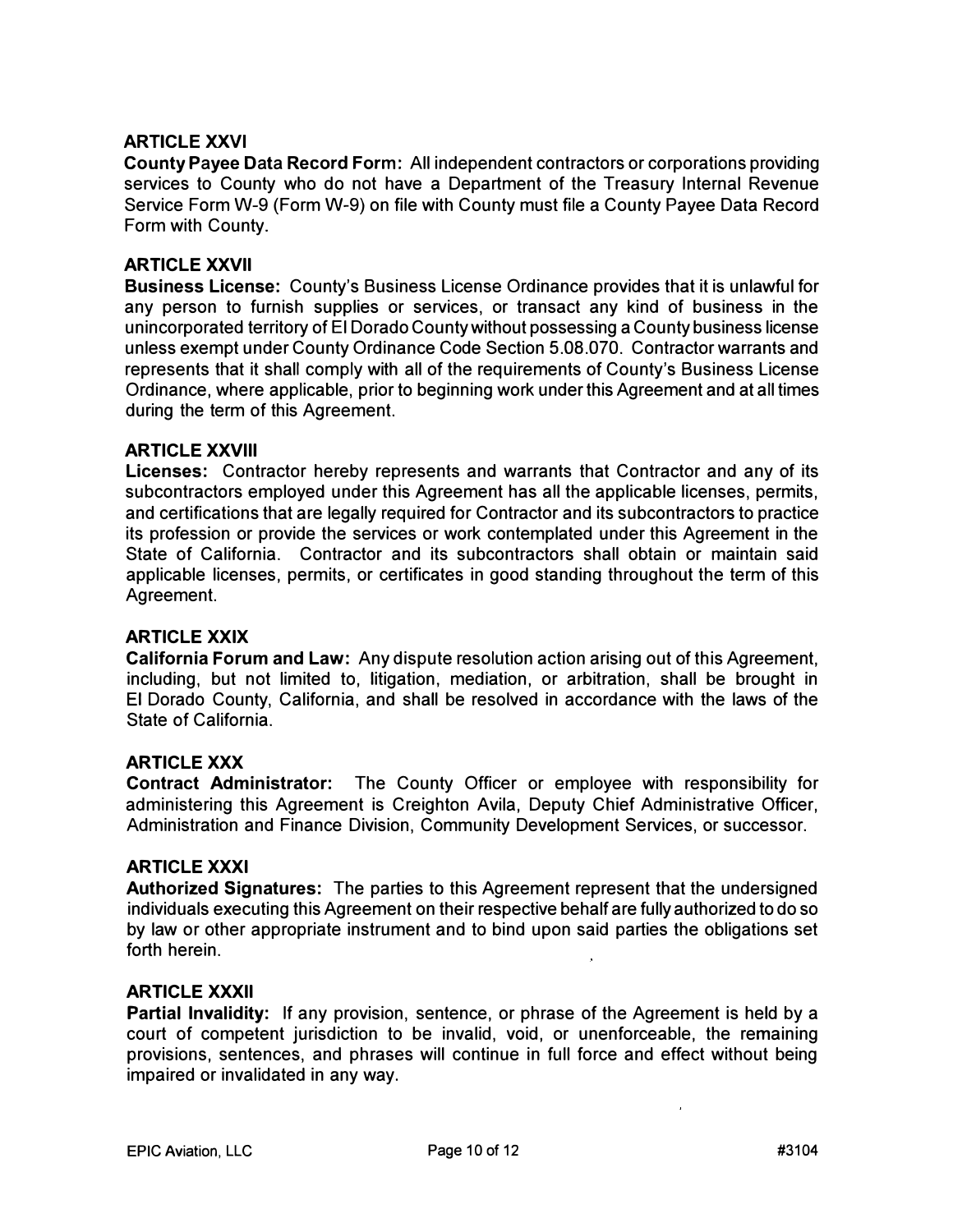#### **ARTICLE XXXIII**

**No Third Party Beneficiaries:** Nothing in this Agreement is intended, nor will be deemed, to confer rights or remedies upon any person or legal entity not a party to this Agreement.

#### **ARTICLE XXXIV**

**Counterparts:** This Agreement may be executed in one or more counterparts, each of which shall be an original and all of which together shall constitute one and the same instrument.

#### **ARTICLE XXXV**

**Entire Agreement:** This document and the documents referred to herein or exhibits hereto are the entire Agreement between the parties, and they incorporate or supersede all prior written or oral agreements or understandings.

# **:**Requesting Contract Administrator and Division Concurrence:

By:

Creighton Avila<br>Chief Administrative Officer Administration and Finance Division Community Development Services

Dated:  $7/11/8$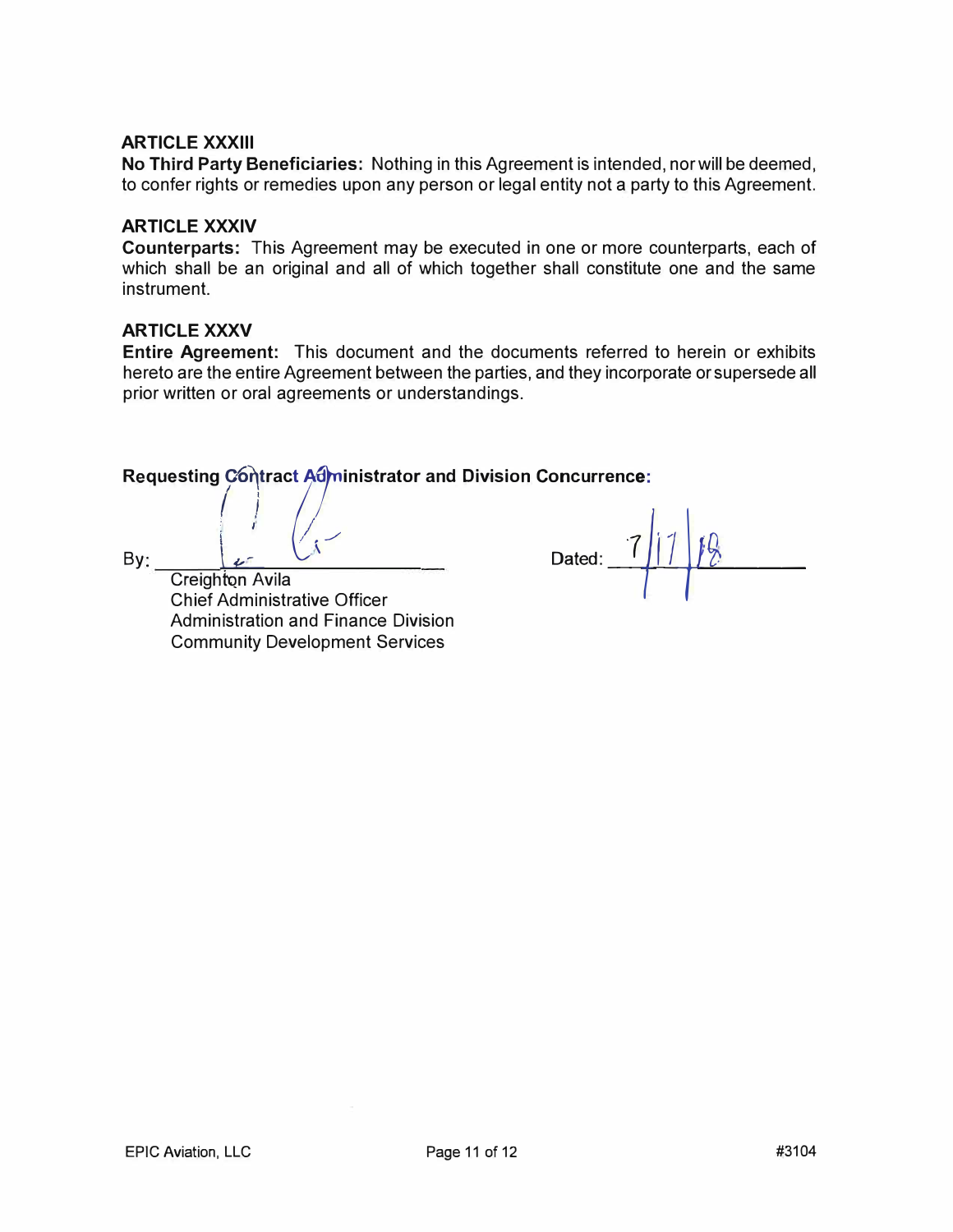**IN WITNESS WHEREOF,** the parties hereto have executed this Agreement on the dates indicated below.

**--COUNTY OF EL DORADO--**

 $By: \mathcal{L}$  uch  $\mathcal{L}$  ated:  $\mathcal{L}$   $\mathcal{L}$   $\mathcal{L}$   $\mathcal{L}$   $\mathcal{L}$   $\mathcal{L}$   $\mathcal{L}$   $\mathcal{L}$   $\mathcal{L}$   $\mathcal{L}$   $\mathcal{L}$   $\mathcal{L}$   $\mathcal{L}$   $\mathcal{L}$   $\mathcal{L}$   $\mathcal{L}$   $\mathcal{L}$   $\mathcal{L}$   $\mathcal{L}$   $\mathcal{L}$   $\mathcal{L}$   $\$ 

 $\frac{-1}{2}$  *d*  $\frac{1}{2}$  *d*  $\frac{1}{6}$ 

Board of Supervisors "County"

Attest: James S. Mitrisin Clerk of the Board of Supervisors

 $\mathsf{By:}\n\begin{bmatrix}\n\cdot & \mathsf{I} \\
\mathsf{I} \\
\mathsf{I}\n\end{bmatrix}\n\qquad\n\begin{bmatrix}\n\cdot & \mathsf{I} \\
\mathsf{I} \\
\mathsf{I}\n\end{bmatrix}\n\qquad\n\begin{bmatrix}\n\cdot & \mathsf{I} \\
\mathsf{I} \\
\mathsf{I}\n\end{bmatrix}\n\qquad\n\begin{bmatrix}\n\cdot & \mathsf{I} \\
\mathsf{I} \\
\mathsf{I}\n\end{bmatrix}\n\qquad\n\begin{bmatrix}\n\cdot & \mathsf{I} \\
\mathsf{I} \\
\mathsf{I}\n\end{bmatrix}\n\qquad\n\$ Deputy Clerk

**-- E P I C AV I AT I O N, L L C --**

By: Kevin Cox President

"Contractor"

By: */�-�-* Marla Beckham

Chief Financial Officer

 $\omega$  Dated:  $\frac{1}{\sqrt{2}}$ *1)19/[(*

Dated: 7/1<sup>9</sup>/18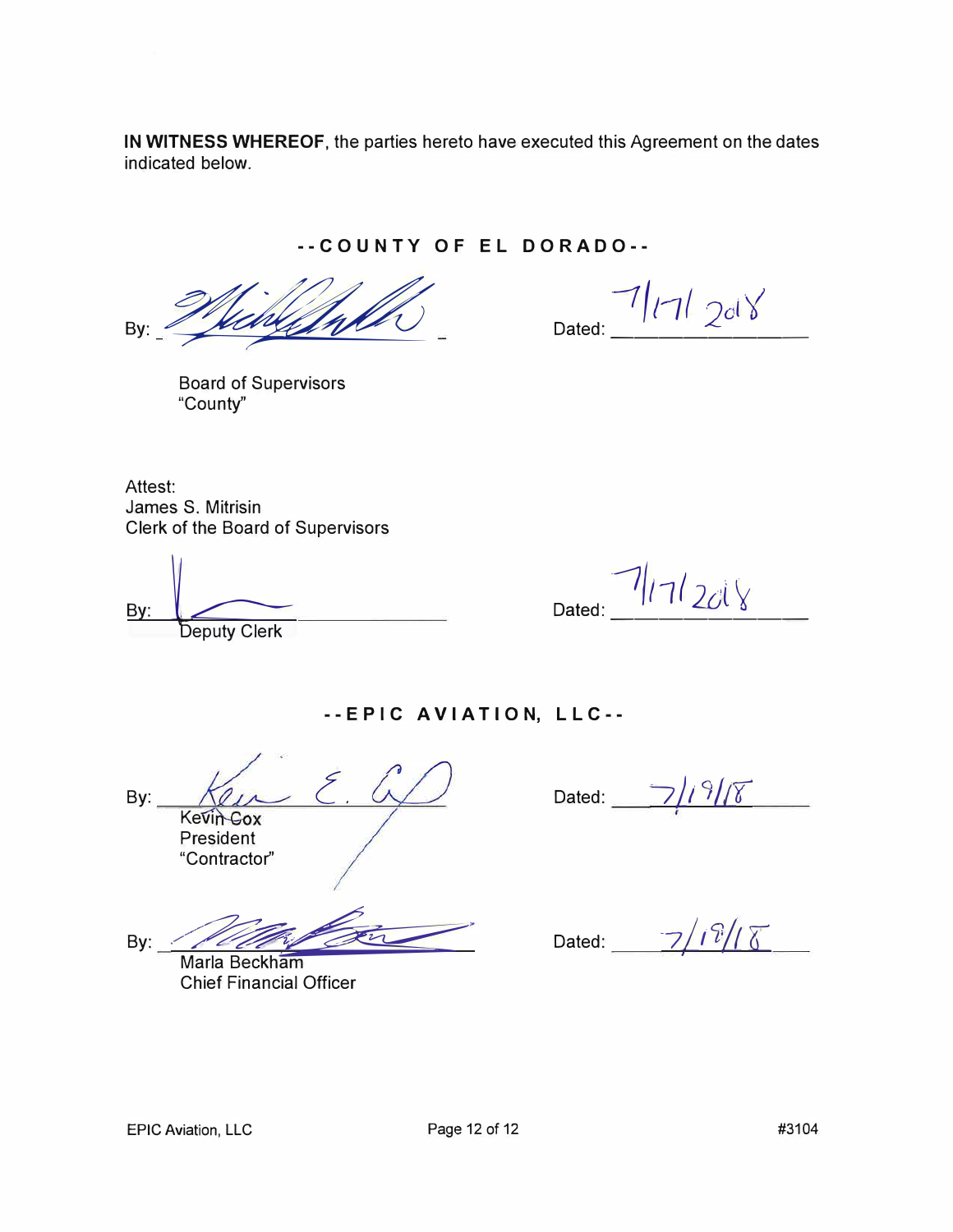# **EPIC Aviation, LLC**

# **Exhibit A**

# **Scope of Services**

Contractor shall perform all services necessary for the delivery of aviation fuel to County's airport facilities in a safe, professional manner. Contractor's equipment shall be in good working order and all personnel shall be trained annually in safety measures to preclude accidents and the endangering of County personnel and property.

#### **Fuel**

Jet A Fuel meeting the American Society for Testing and Materials (ASTM) D 1655 latest revision and 100LL Aviation Gasoline meeting ASTM D910 latest revision. Jet fuel must be supplied without anti-icing additive.

• A minimum order quantity shall be 6,000 gallons of 100LL Avgas or 4,000 gallons of Jet A Fuel.

Contractor shall have adequate stock and appropriate equipment for the delivery of goods. Contractor shall provide ordering capability twenty-four (24) hours per day, seven (7) days per week.

#### **Invoicing Requirement**

Contractor shall render a Bill of Lading and Certificate of Analysis to the delivery facility at the time of delivery. A signature from a County employee on the Certificate of Analysis is required to ensure all documentation and fuel specifications have been met. Invoices and payments shall be for net gallons delivered.

#### **Other Services - No Additional Charges**

Contractor shall provide the following services at no additional charge to County:

- Annual inspection of self-serve facility, refueling equipment and trucks, and on-site training by a regional technical representative employed by Contractor;
- Annual seminar that includes quality control training, 14 C.F.R. § 139, Section 321 Fire Training and the Transportation Security Administration Ramp security training;
- Annual seminar for equipment maintenance training provided by industry original equipment manufacturers (OEMs);
- Manuals, which shall be listed by name and subject;
- List of all required testing equipment, along with on-site instruction in use of the equipment;
- Additional web-based and on-site training, as requested by County, including Line Service Training (initial and recurrent), EPIC Hands-On Training, Online Safety and Health Training for Aviation Facilities (OSHA), Customer Service, Safety and Security, and Aircraft De/Anti-icing Training;
- Marketing consultation for changes/updates to County webpage, printed collateral and advertising;
- Credit card settlement process; and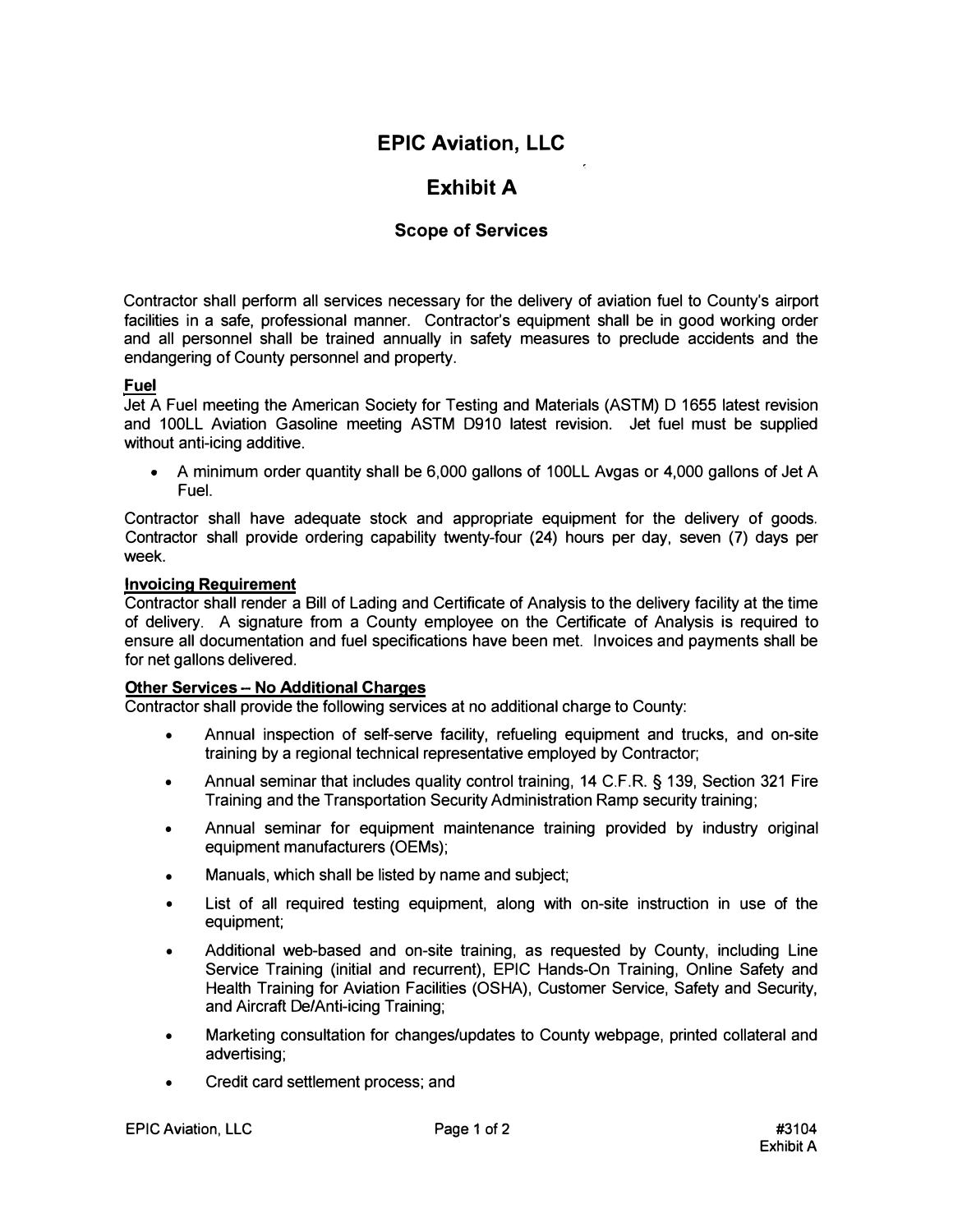• Up to \$5,000.00 for fuel system maintenance and/or equipment upgrades as invoices are submitted . by County to Contractor for system maintenance and/or equipment upgrades.

Training and site visits shall be arranged at a time mutually agreeable to Contractor and County and will be coordinated by County's Contract Administrator or designee.

#### **Other Services - Additional Charges**

If County chooses to upgrade either or both of the credit card processing systems currently in use at the airports, Contractor shall provide one (1) or two (2) QTPod M4000 Self-Serve Terminals at a cost to County of \$7,500.00 each.

#### **Software Updates**

There shall be no additional charge for software updates from Contractor. Charges may apply for software updates as required by other entities (i.e., credit card compliance required by state or federal laws).

#### **Product Identification and Imaging**

Contractor shall provide and maintain, at Contractor's expense, brand name and product signs, decals, and windsocks.

#### **Cooperative Advertising**

At Contractor's expense, Contractor shall deposit \$.005 per gallon of fuel purchased by County into a Cooperative Advertising account. Funds accumulate for one (1) calendar year and can be used by County for up to 50% reimbursement from Contractor up to the amount accrued in the Cooperative Advertising account each calendar year for uniforms, print media or specialty items that include the EPIC logo. Funds shall not roll over to the next calendar year. Contractor's Marketing Department shall provide consultation to County on various options to maximize County's cooperative advertising and overall budget.